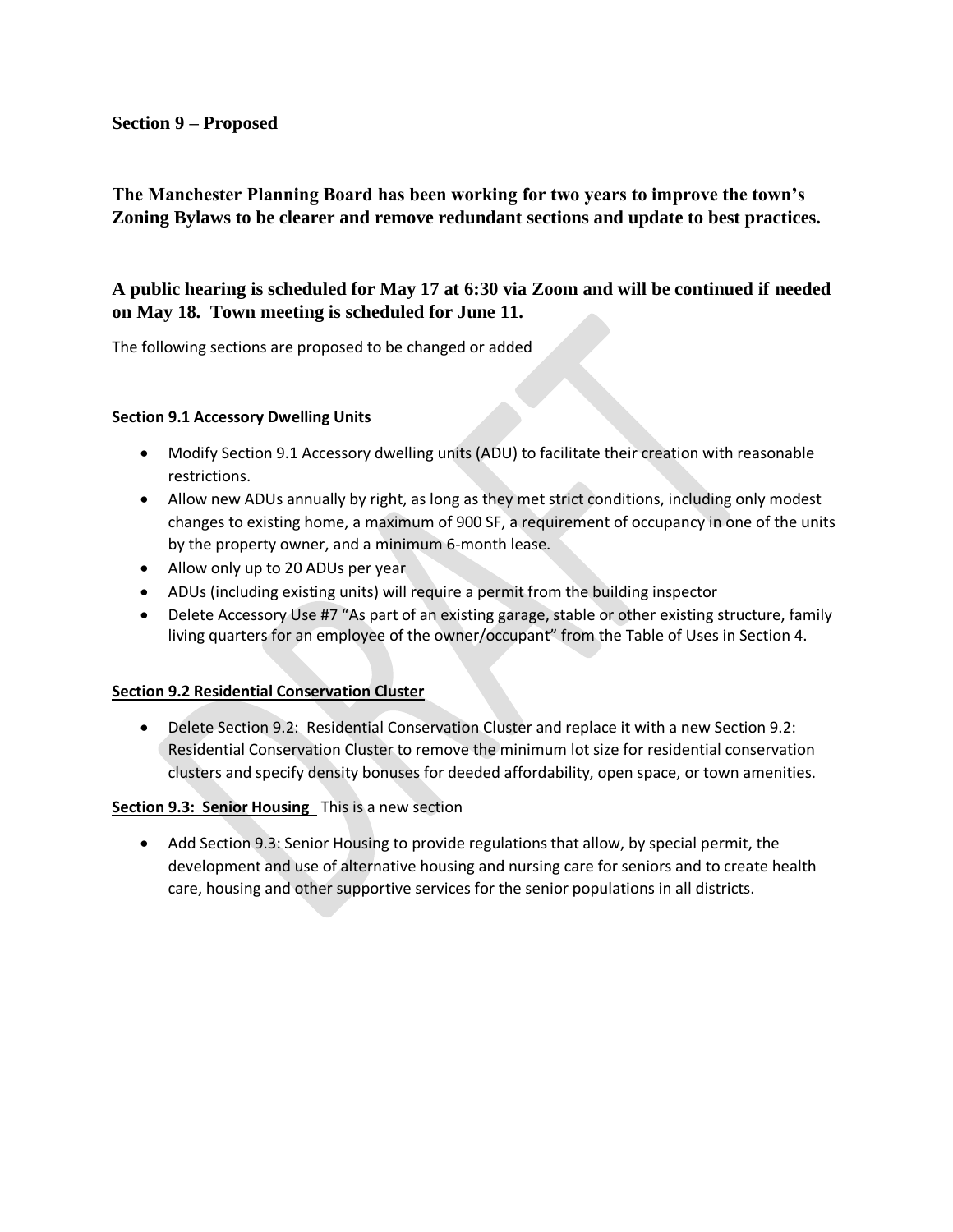# **Accessory Dwelling Units**

## Motion

Delete Accessory Use #7 "As part of and existing garage, stable or other existing structure, family living quarters for an employee of the owner/occupant" from the Table of Uses in Section 4.

Modify Accessory Use # 6 in the Table of Uses in Section 4 to "Y/ZBA" in Residential Districts A, B, C, E and the General District.

Delete "Section 9.1 Special Housing Provisions" from the Zoning Bylaw and insert the following:

## 9.1 Accessory Dwelling Units

An Accessory Dwelling Unit (ADU) is a dwelling unit, commonly referred to as an in-law apartment, that is subordinate to the primary dwelling and occupies the same lot.

## 9.1.1 Purpose and Intent

- 1) To provide homeowners with a means of obtaining rental income, companionship, security and thereby the opportunity to remain comfortably in their homes that they might otherwise be forced to vacate;
- 2) To create moderately priced rental units to help meet the needs of smaller households, young families, local employees, including accessible options for the elderly and persons with disabilities who may have difficulty finding housing options;
- 3) To create new housing options that reinforce, and are sympathetic with the look and scale of single-family residential character of existing neighborhoods while encouraging the preservation of older housing stock,
- 4) To offer environmentally friendly housing choices with less average space per person and smaller associated carbon footprints
- 5) To bring into compliance existing non-conforming apartments with zoning and building codes;
- 6) Accessory dwelling units:
	- a. Will be kept small in size;
	- b. Will be in owner-occupied residences;
	- c. Will not be held under separate ownership;
	- d. Will not be rented for short time periods.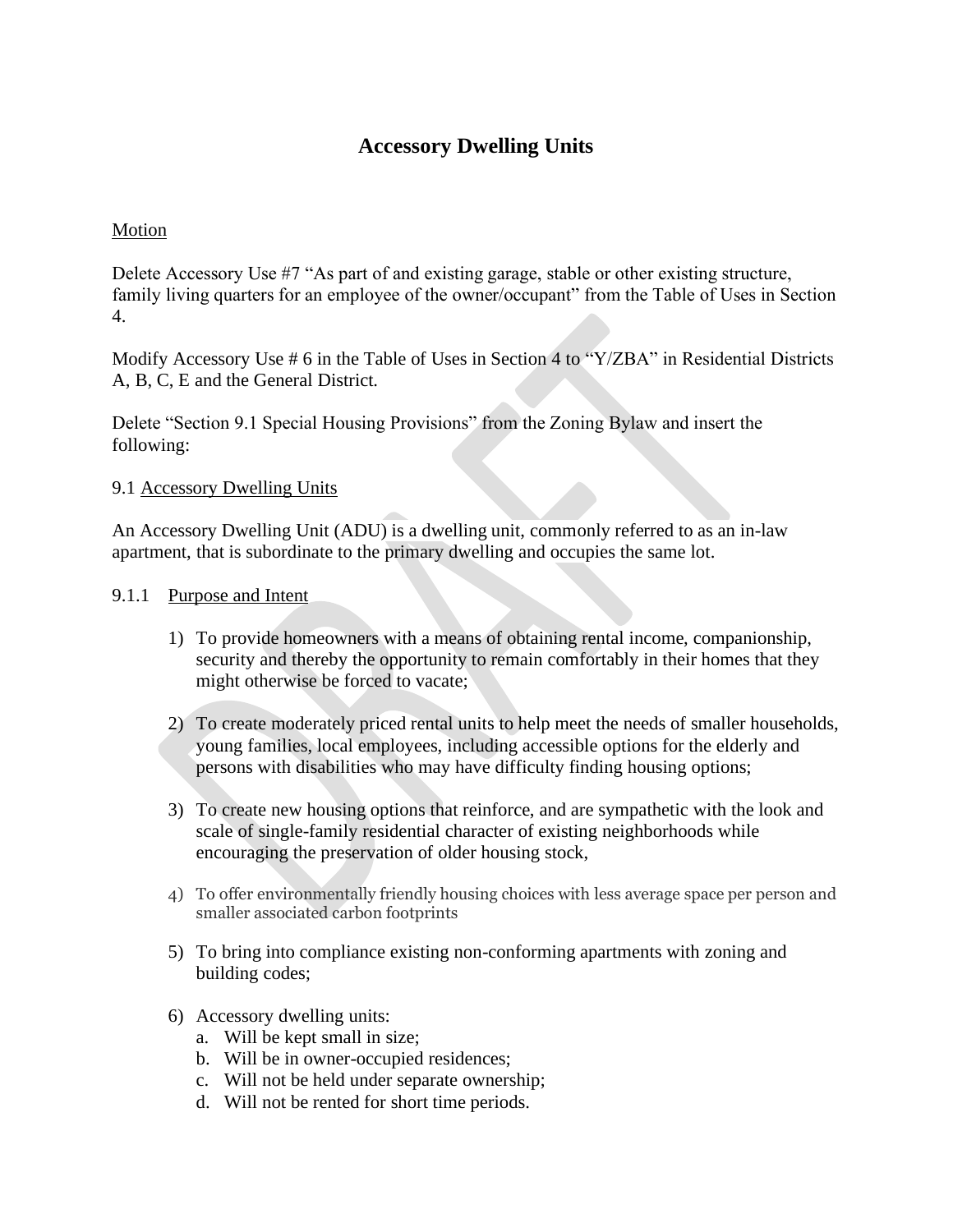### 9.1.2 Use Regulations: General

Owners of All single-family homes in all zoning districts, except districts RD1 & RD2, may obtain an ADU Certificate provided that they comply with the following:

- 1) No more than 20 ADU certificates shall be issued in any given calendar year except for ADU's proven to be in existence prior to the enactment of this law There shall be no limitation to the amount of permits issued for pre-existing ADU's if they obtain a permit within two calendar years after the enactment of this bylaw.
- 2) The ADU may not be rented, for time periods less than six months and will require a written lease. . No subletting is allowed.
- 3) The ADU shall not be larger than 900 square feet of living area nor have more than two bedrooms as determined by the Building Inspector.
- 4) A minimum of one off-street parking space must be provided for the ADU in addition to the required parking spaces for the principal dwelling. To prevent unnecessary expansion of impervious surfacing, ADU parking may use existing driveway. .
- 5) No new exterior entries may be added to the front or principal facade of the building for the purpose of accommodating the ADU. New unit entries may be created via a shared interior entry vestibule or located on the side or rear of the building.
- 6) A notarized Ownership Affidavit shall be submitted attesting that the owner will occupy one of the dwelling units at least six months of the year, and that the principal and accessory unit must remain under the same ownership.
- 7) A floor plan is submitted drawn to scale illustrating all floor levels of the ADU, any proposed interior or exterior modifications all unit entries, satisfactory means of egress and fire safety devices.
- 8) The ADU permit shall be renewed every five years requiring reaffirmation of owner occupancy. If there is a transfer in ownership of the property, the new owner shall obtain a new ADU certification within 30 days of the transfer.
- 9) The property owner of any existing ADU shown to be in existence at least one year prior to the enactment of this bylaw may obtain an ADU Certificate if they comply with sections 9.1.2 subsections 2, 6, 7 and 8.

### 9.1.3 Special Permits

The Zoning Board of Appeals shall be the Special Permit Granting Authority (SPGA) for this bylaw. In the interests of design flexibility and overall project quality, the ZBA may grant a Special Permit for an ADU for any of the following reasons: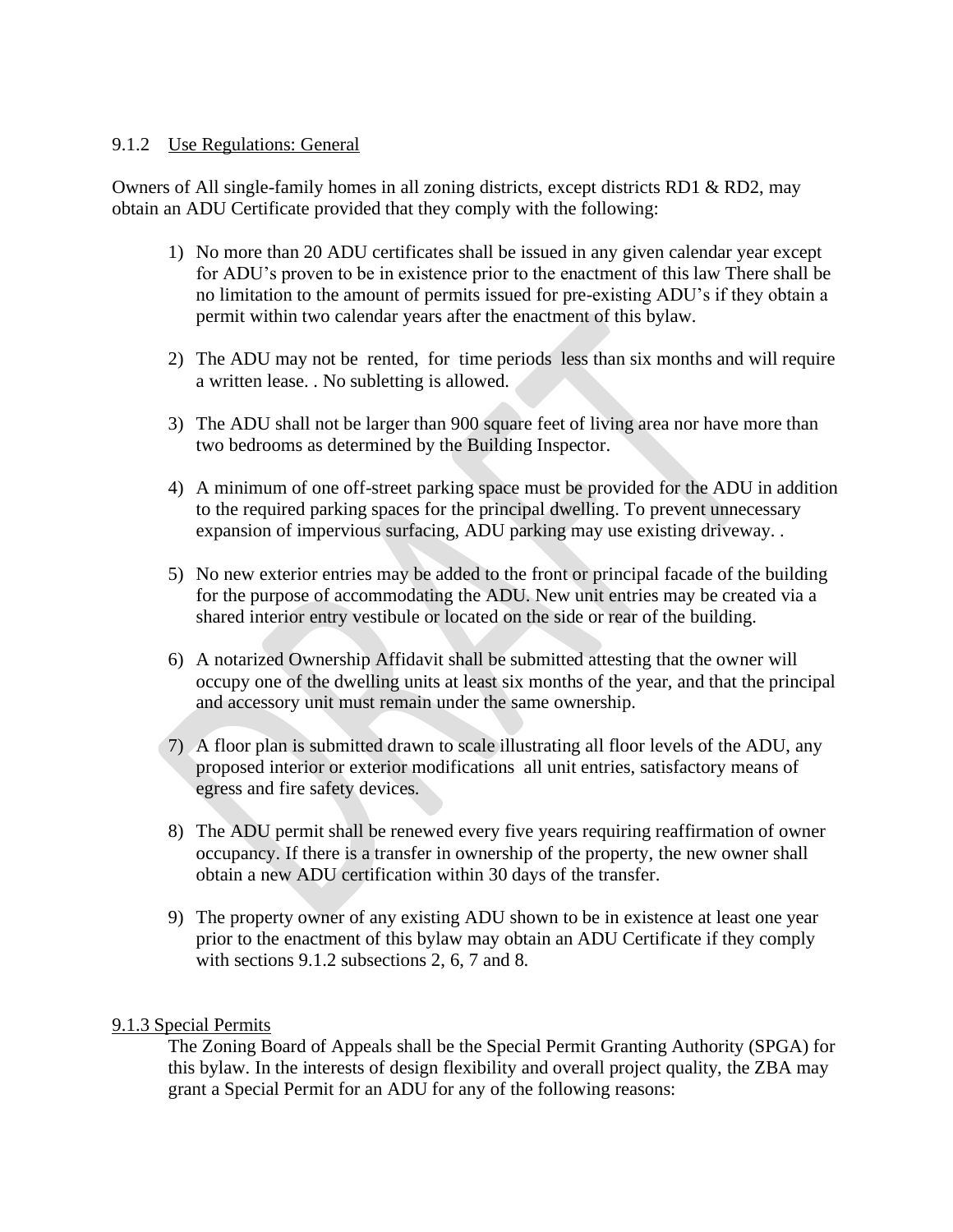- 1) To construct any ADU in Districts RD1 or RD2;
- 2) To construct a unit entry that is not in compliance with **Section 9.1.2.5**  $\div 2.5$ , above.

#### 9.1.4 Termination

The use of the ADU shall terminate under the direction of the Building Inspector if the terms of this bylaw are violated and in accordance with Section 7.0 of the Town Zoning Bylaws.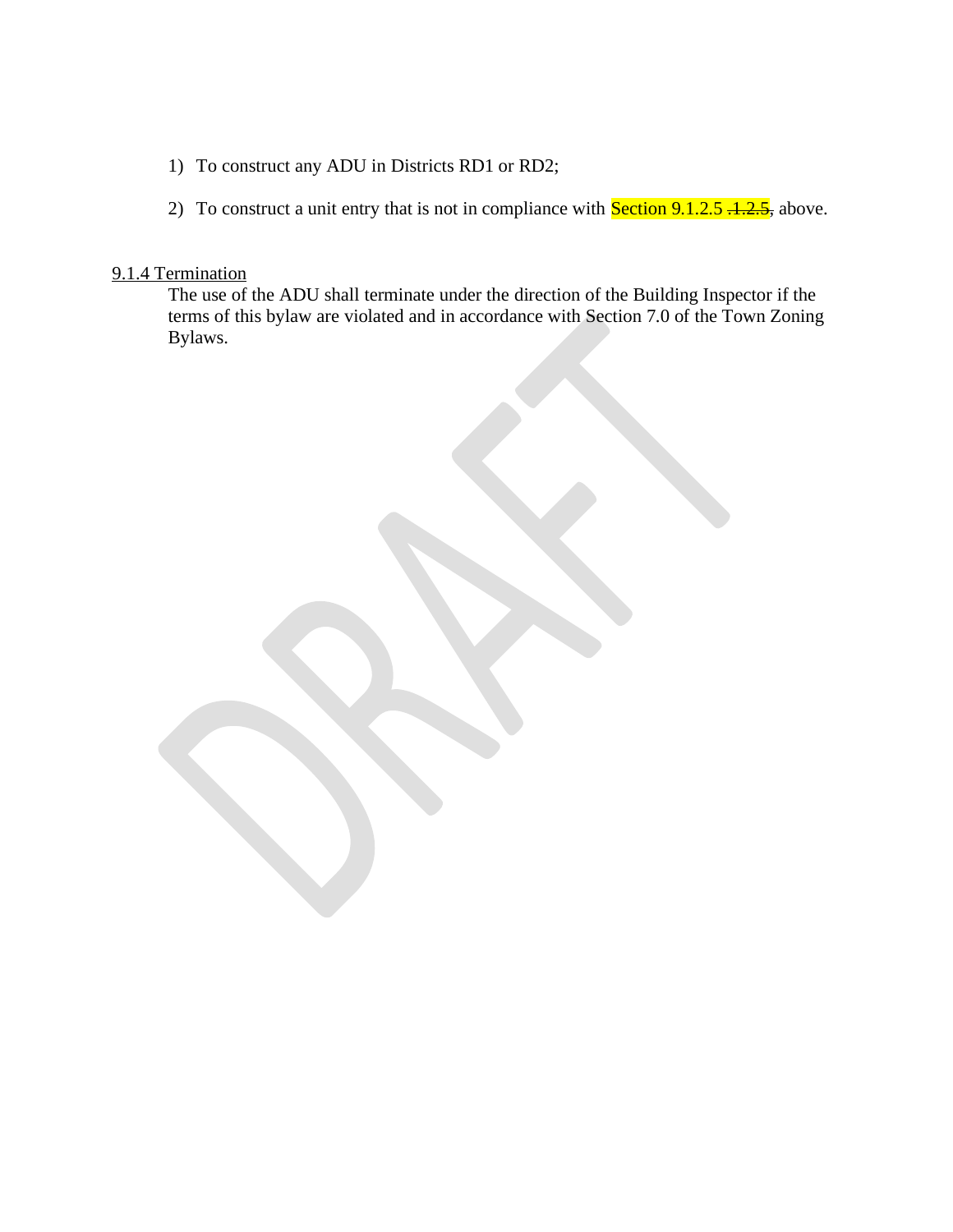## **Section 9.2: Residential Conservation Cluster**

#### **Motion:**

### **Amend the Zoning Bylaws by deleting Section 9.2 and inserting the following:**

### **9.2 RESIDENTIAL CONSERVATION CLUSTER**

9.2.1 Purpose. The purpose of this Section 9.2 is to:

1. Allow for greater flexibility and creativity in the design of residential developments.

2. Encourage the permanent preservation of open space, agricultural and forestry land, other natural resources including water bodies and wetlands, and historical and archeological resources.

3. Maintain the Town's traditional character and land use pattern in which small villages contrast with open land. 4. Protect scenic vistas from the Town's roadways and other places.

4. Protect scenic vistas from the Town's roadways and other places.

4. Encourage screening of new residential development from the Town's roads, open spaces and scenic areas.

5. Facilitate the construction and maintenance of streets, utilities and public services in a more economical and efficient manner.

6. Protect existing and potential municipal water supplies.

7. Encourage a less sprawling and more efficient form of development that consumes less open land and conforms to existing topography and natural features better than a conventional subdivision.

8. Minimize the total amount of disturbance on the site.

9. Preserve open space areas for active and passive recreational use, including the provision of neighborhood parks and trails.

10. Encourage the provision of diverse housing opportunities and the integration of a variety of housing types. especially smaller dwellings, that are compatible with the community's character and serve the needs of people of various income levels.

11. Further the goals and policies of the Manchester-by-the-Sea Master Plan.

13. Encourage more sensitive reuse of qualifying sites within the RD1, RD2 and G Districts so that redevelopment in these more populated districts is integrated with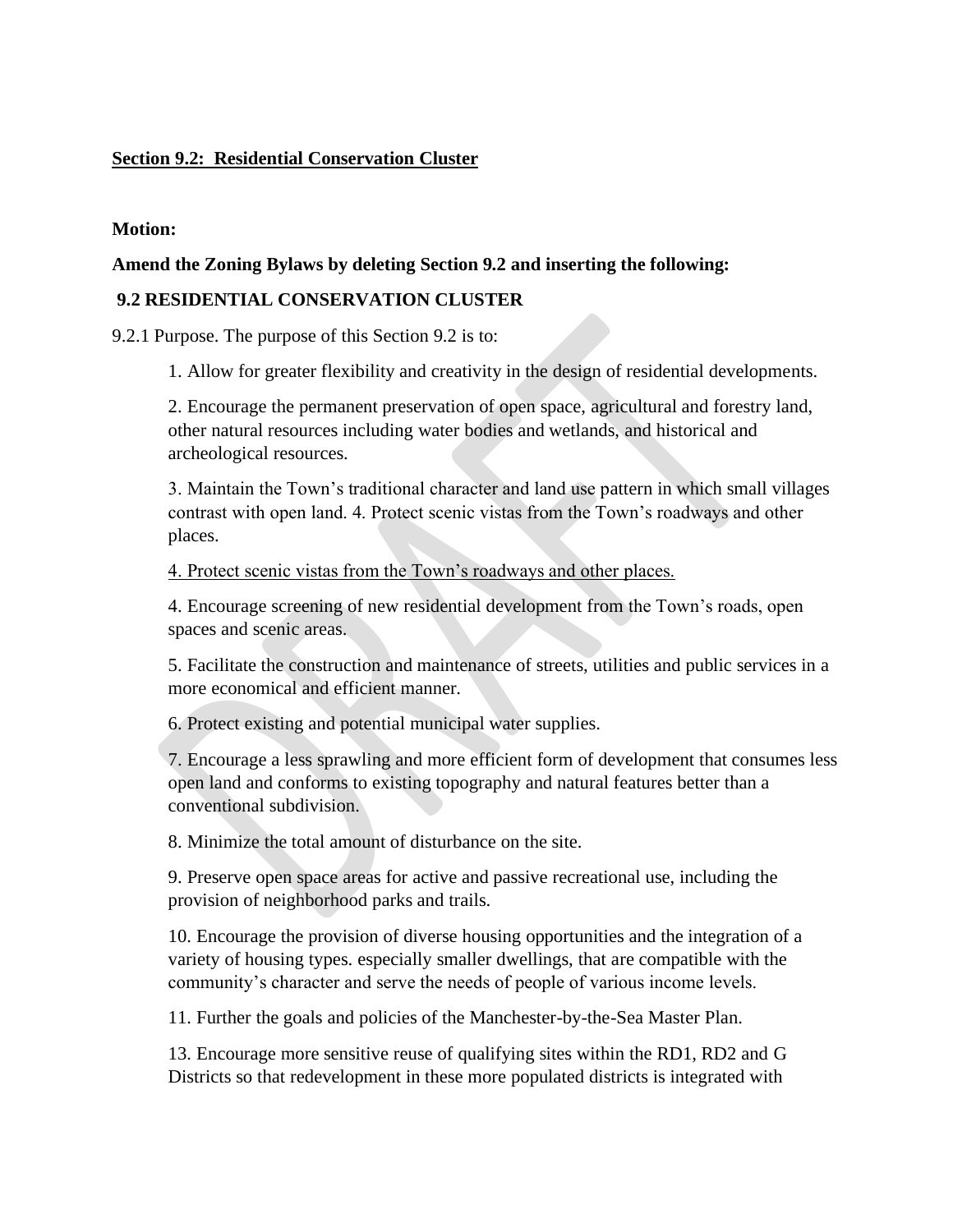surrounding uses and promotes compact, pedestrian-friendly neighborhoods with shared open space.

9.2.2 Definitions. See "Residential Conservation Cluster in Section 2.

9.2.3 Applicability. In accordance with the following provisions, a Residential Conservation Cluster may be created, whether a subdivision or not, from any parcel or set of contiguous parcels with at least two times the minimum lot area required in the district.

9.2.4 Procedures. A Residential Conservation Cluster may be authorized upon the issuance of a special permit by the Planning Board, and shall be subject to the procedures and performance standards of the Special Permit requirements as set forth in this bylaw.

Applicants for Residential Conservation Cluster shall file with the Planning Board eleven (11) copies of the following:

1. A development plan conforming to the requirements for a preliminary plan as set forth in the Subdivision Rules and Regulations of the Planning Board.

2. Where wetland delineation is in doubt or dispute, the Planning Board may require appropriate documentation.

3. Data on proposed wastewater disposal, which shall be referred to a consulting engineer for review and recommendation. And approval by the Board of Health?

4. The Planning Board may also require as part of the development plan any additional information necessary to make the determinations and assessments cited herein.

9.2.5 Design Process. Each development plan shall follow the design process outlined below. When the development plan is submitted, applicants shall be prepared to demonstrate to the Planning Board that this Design Process was considered in determining the layout of proposed streets, houselots, and contiguous open space.

1. Understanding the Site. The first step is to inventory existing site features, taking care to identify sensitive and noteworthy natural, scenic and cultural resources on the site, and to determine the connection of these important features to each other.

2. Evaluating Site Context. The second step is to evaluate the site in its larger context by identifying physical (e.g., stream corridors, wetlands), transportation (e.g., road and bicycle networks), and cultural (e.g., recreational opportunities) connections to surrounding land uses and activities.

3. Designating the Contiguous Open Space. The third step is to identify the contiguous open space to be preserved on the site. Such open space should include the most sensitive and noteworthy resources of the site, and, where appropriate, areas that serve to extend existing neighborhood open space networks or create new shared open space as a neighborhood amenity.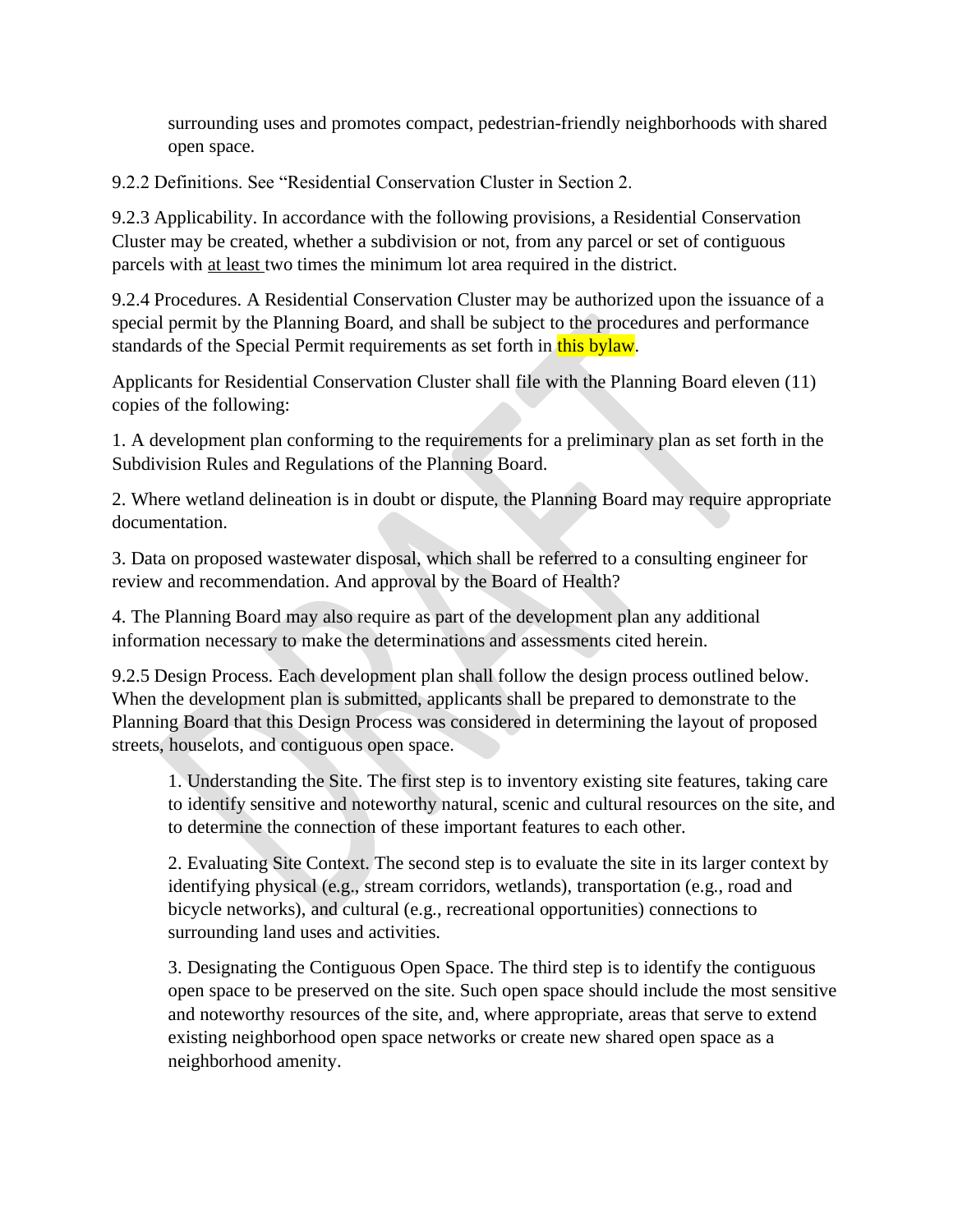4. Location of Development Areas. The fourth step is to locate building sites, streets, parking areas, paths and other built features of the development. The design should include a delineation of private yards, public streets and other areas, and shared amenities, so as to reflect an integrated community, with emphasis on consistency with the Town's historical development patterns.

5. Lot Lines. The final step is simply to draw in the lot lines (if applicable).

9.2.6 Modification of Lot Requirements. The Planning Board encourages applicants for Residential Conservation Cluster to modify lot size, shape, and other dimensional requirements for lots within a Residential Conservation Cluster, subject to the following limitations:

1. Lots having reduced area or frontage shall not have frontage on a street other than a street created by the Residential Conservation Cluster; provided, however, that the Planning Board may waive this requirement where it is determined that such reduced lot(s) are consistent with existing development patterns in the neighborhood.

2. At least 50% of the required side and rear yards required in the district shall be required in the Residential Conservation Cluster.

9.2.7 Maximum Number of Dwelling Units. The maximum number of dwelling units allowed in a Residential Conservation Cluster shall not exceed the number of dwelling units which could reasonably be expected to be developed upon the site under a conventional plan in full conformance with all zoning, subdivision regulations, health regulations, wetlands regulations and other applicable requirements (the "Maximum Number"). The proponent shall have the burden of proof with regard to the design and engineering specifications for such conventional plan.

9.2.8 Density Bonus. The Planning Board may award a density bonus to increase the number of dwelling units beyond the Maximum Number. The density bonus for the Residential Conservation Cluster shall not, in the aggregate, exceed 20% of the Maximum Number. Computations shall be rounded to the lowest number. A density bonus may be awarded in the following circumstances:

1. For each additional ten percent  $(10\%)$  of the site over the open space required below and set aside as contiguous open space, a bonus of one dwelling unit or ten (10%) percent of the Maximum Number may be awarded.

2. Where the Planning Board determines that the applicant has offered significant amenities to the Town, including but not limited to infrastructure improvements, equipment, or technical assistance, or the preservation of land outside the Residential Conservation Cluster, a bonus of one dwelling unit to 10% the Maximum Number may be awarded.

3. Affordable Component**.** The Planning Board may also award a density bonus of a minimum of one unit or 10% of the total number of permitted units in the Cluster as long as this unit or units are set aside as affordable to households with incomes at or below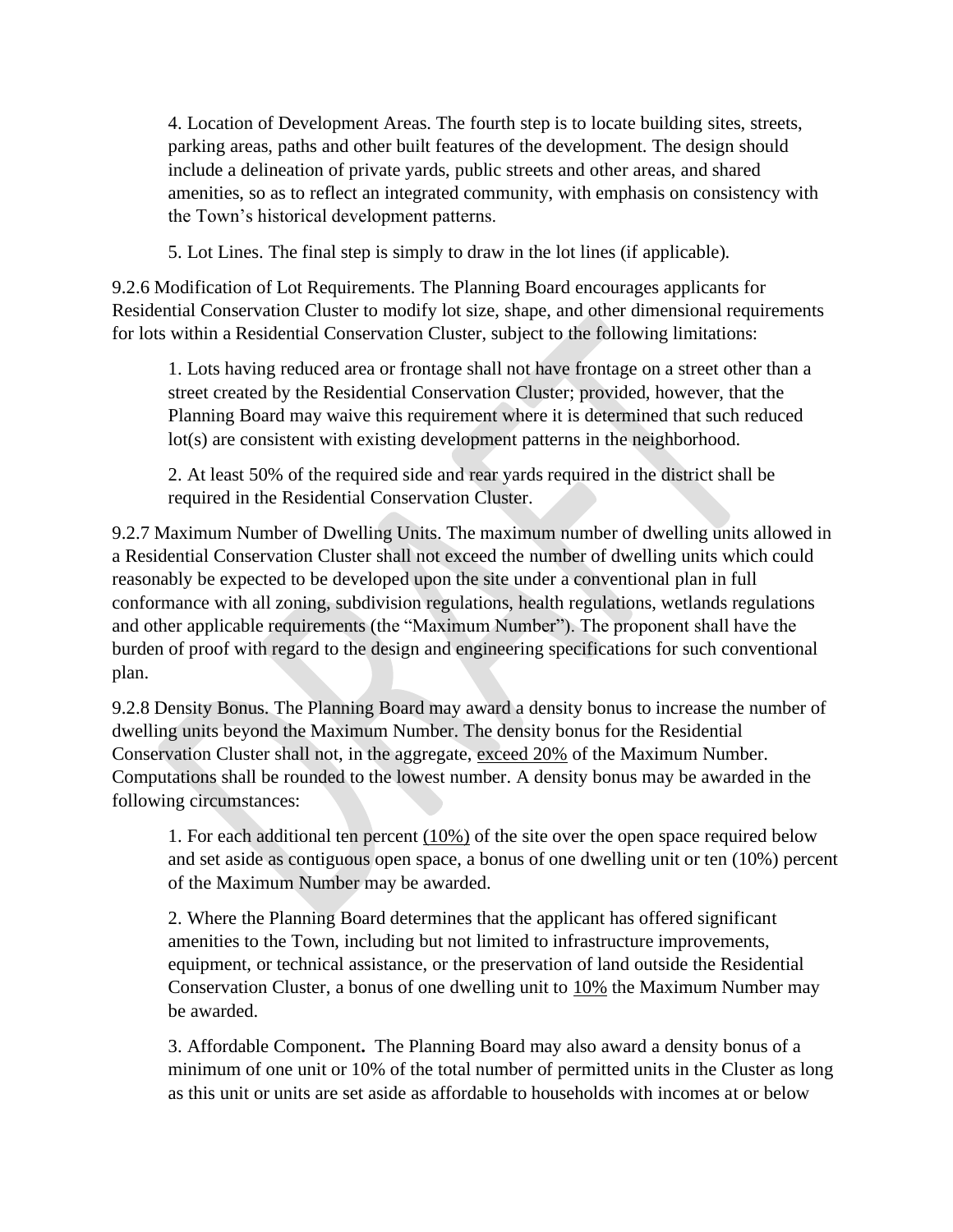60% of Area Median Income as defined by the US Department of Housing and Urban Development. The restriction shall be in perpetuity and approved as to form by legal counsel to the Planning Board to ensure that the dwellings units will count on the Commonwealth's Subsidized Housing Inventory, and a right of first refusal upon the transfer of such restricted units shall be granted to the Affordable Housing Trust for a period not less than 120 days after notice thereof.

9.2.9 Affordable Component. As a condition of the grant of any special permit for a Residential Conservation Cluster, a minimum of (10%) of the total number of dwelling units (i.e., the Maximum Number of dwelling units, plus any Density Bonus units) shall be restricted in perpetuity. The restriction shall be approved as to form by legal counsel to the Planning Board to ensure that the dwellings units will count on the Commonwealth's Subsidized Housing Inventory, and a right of first refusal upon the transfer of such restricted units shall be granted to the local Affordable Housing Trust for a period not less than 120 days after notice thereof. [Note: how do we handle affordable units for smaller developments?]

9.2.10 Types of Buildings. The Residential Conservation Cluster may consist of the following types of dwellings: Single family in all eligible districts, Two-family in the RD1 and RD2, and Three family in the G District. Residential structures shall be oriented toward the street serving the premises and not the required parking area. HOW ABOUT TOWNHOUSE CONFIGURATIONS?

9.2.11 Roads. The principal roadway(s) serving the site shall be designed to conform with the standards of the Town where the roadway is or may be ultimately intended for dedication and acceptance by the Town. Private ways shall be adequate for the intended use and vehicular traffic and shall be maintained by an association of unit owners or by the Applicant.

9.2.12 Parking. Each dwelling unit shall be served by two (2) off-street parking spaces. Parking spaces in front of garages may count in this computation. The Planning Board may reduce this requirement in pedestrian-friendly locations near mass transit such as parcels in the RD1, RD2 and G Districts.

9.2.13 Contiguous Open Space. A minimum of 20% of the parcel shown on the development plan shall be contiguous open space. Any proposed contiguous open space, unless conveyed to the Town or its Conservation Commission, shall be subject to a recorded restriction enforceable by the Town, providing that such land shall be perpetually kept in an open state, that it shall be preserved for exclusively agricultural, horticultural, educational or recreational purposes, and that it shall be maintained in a manner which will ensure its suitability for its intended purposes.

1. The percentage of the contiguous open space which is wetlands shall not normally exceed the percentage of the tract which is wetlands; provided, however, that the applicant may include a greater percentage of wetlands in such open space upon a demonstration that such inclusion promotes the purposes set forth in Section 1, above. In no case shall the percentage of contiguous open space which is wetlands exceed fifty (50%) of the tract.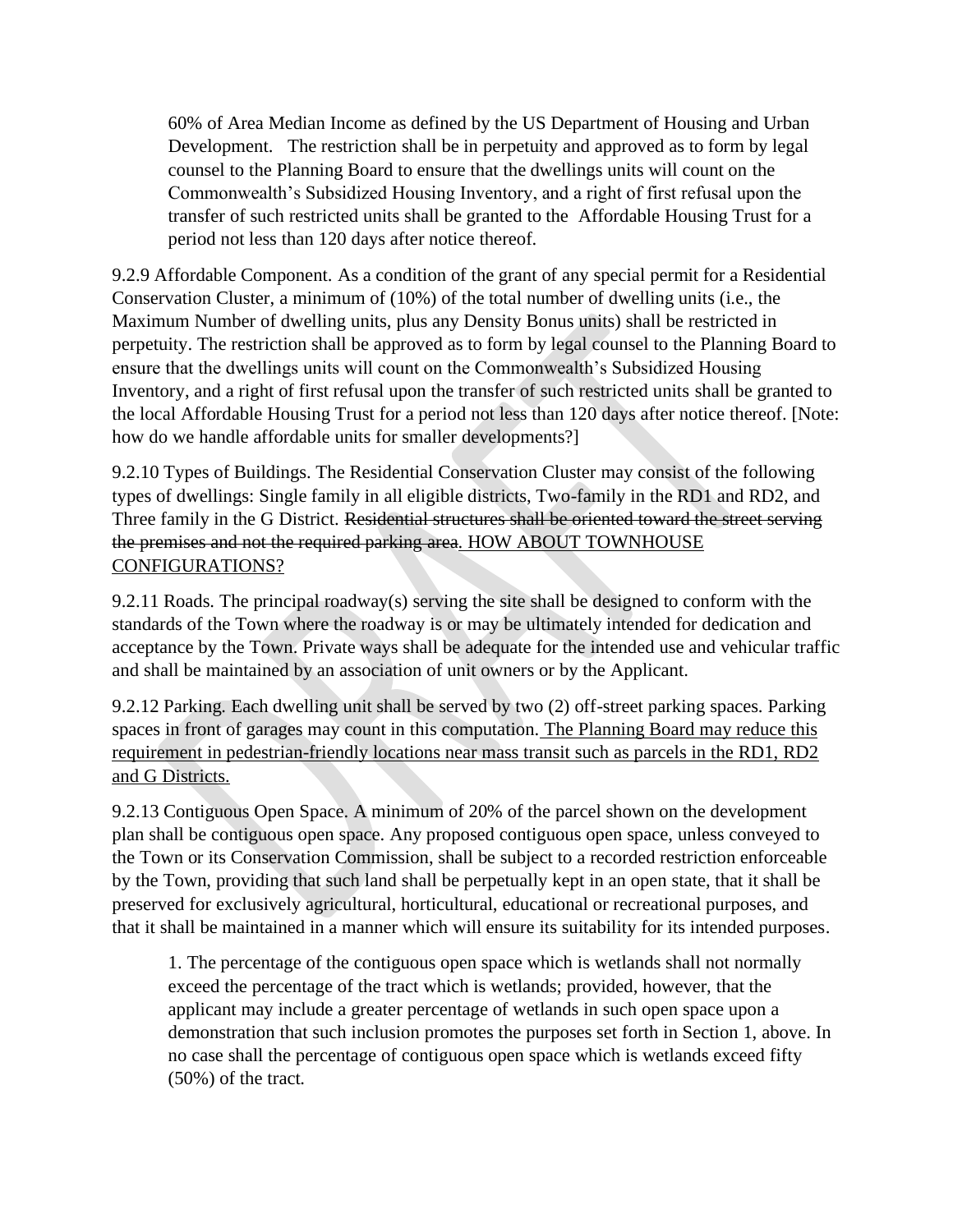2. The contiguous open space shall be used for conservation, historic preservation and education, outdoor education, recreation, park purposes, agriculture, horticulture, forestry, or for a combination of these uses, and shall be served by suitable access for such purposes.

3. The contiguous open space shall remain unbuilt upon, provided that the Planning Board may permit up to 10% of such open space to be paved or built upon for structures accessory to the dedicated use or uses of such open space, pedestrian walks, and bikepaths.

4. Underground utilities to serve the Residential Conservation Cluster site may be located within the contiguous open space.

5. For the purpose of calculating open space in sites developed in condominium ownership, shared common areas, including landscaped areas, yards, gardens and the like, shall be considered open space so long as such areas are not reserved for the exclusive use of any single owner or unit.

9.2.14 Ownership of the Contiguous Open Space. The contiguous open space shall, at the Applicant's election, be conveyed to

1. the Town or its Conservation Commission;

2. a nonprofit organization, the principal purpose of which is the conservation of open space and any of the purposes for such open space set forth above;

3. a corporation or trust owned jointly or in common by the owners of lots within the Residential Conservation Cluster. If such corporation or trust is utilized, ownership thereof shall pass with conveyance of the lots in perpetuity. Maintenance of such open space and facilities shall be permanently guaranteed by such corporation or trust which shall provide for mandatory assessments for maintenance expenses to each lot. Each such trust or corporation shall be deemed to have assented to allow the Town to perform maintenance of such open space and facilities, if the trust or corporation fails to provide adequate maintenance, and shall grant the town an easement for this purpose. In such event, the town shall first provide fourteen (14) days written notice to the trust or corporation as to the inadequate maintenance, and, if the trust or corporation fails to complete such maintenance, the town may perform it. Each individual deed, and the deed or trust or articles of incorporation, shall include provisions designed to effect these provisions. Documents creating such trust or corporation shall be submitted to the Planning Board for approval, and shall thereafter be recorded.

9.2.15 Buffer Areas. A buffer area of 25 feet shall be provided at the perimeter of the property where it abuts residentially zoned or occupied properties, except for driveways necessary for access and egress to and from the site. No vegetation in this buffer area will be disturbed, destroyed or removed, except for normal maintenance. The Planning Board may waive the buffer requirement (i) where the land abutting the site is the subject of a permanent restriction for conservation or recreation; or (ii) where the land abutting the site is held by the Town for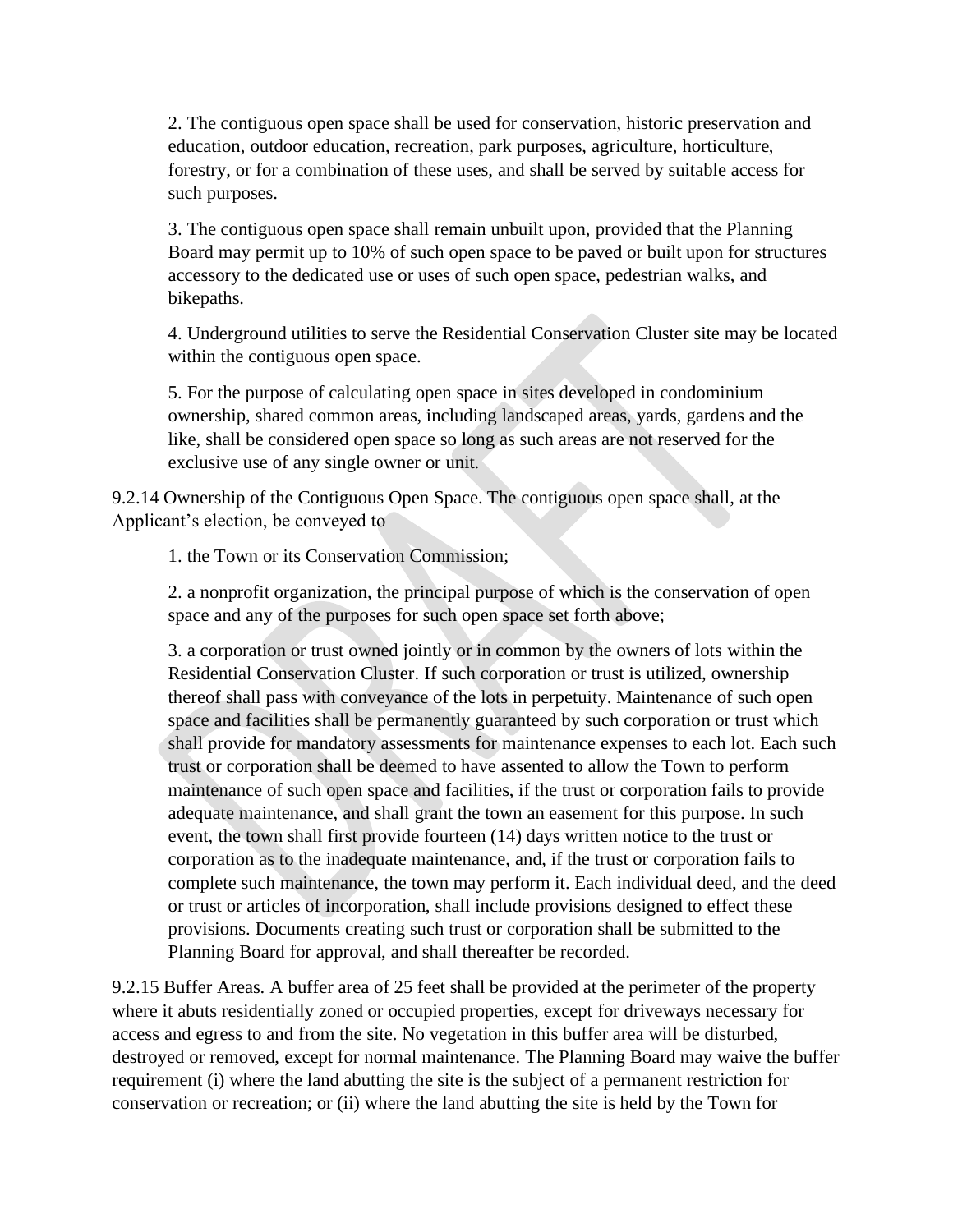conservation or recreation purposes; or (iii) where the site is located in the RD1, RD2 and G Districts and the underlying side and rear setback requirements for such districts are observed; or (iv) the Planning Board determines that a smaller buffer will suffice to accomplish the objectives set forth herein.

9.2.16 Stormwater Management. Stormwater management shall be consistent with the requirements for subdivisions set forth in the Rules and Regulations of the Planning Board and the General Bylaws .

9.2.17 Condominium or Homeowners' Association. In order to maintain and repair any common areas or the required open space, the developer shall create a condominium homeowner's association. The documents establishing such association shall be approved as to form by Town Counsel.

9.2.18 Decision. The Planning Board may approve, approve with conditions, or deny an application for a Residential Conservation Cluster after determining whether the Residential Conservation Cluster better promotes the purposes of Section 7.3.1 of this Residential Conservation Cluster By-Law than would a conventional subdivision development of the same locus.

9.2.19 Relation to Other Requirements. The submittals and permits of this section shall be in addition to any other requirements of the Subdivision Control Law or any other provisions of this Bylaw.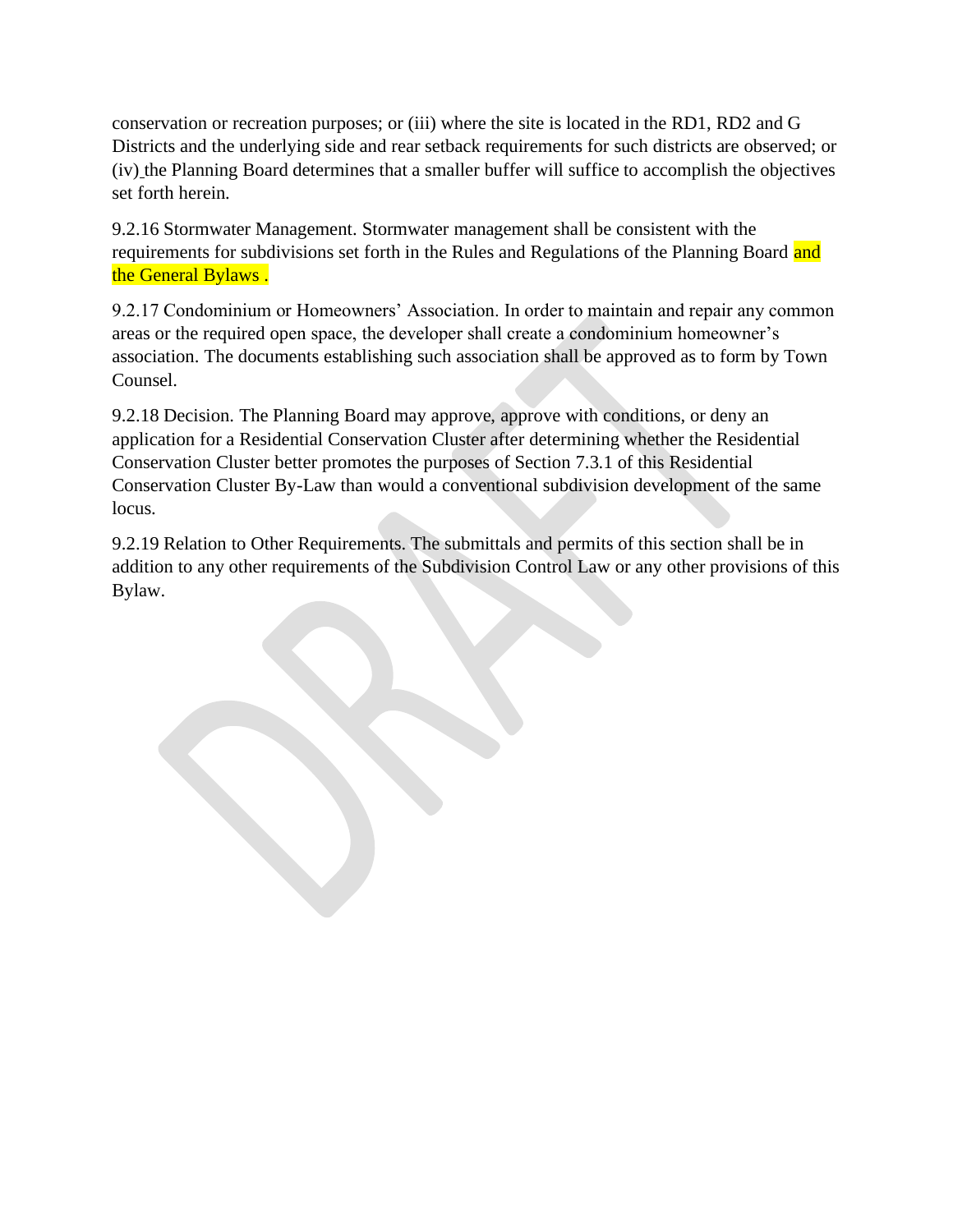# **Section 9.3: Senior Housing**

Motion: Amend the Zoning Bylaw by adding a row to Table 1 in Section 4 to indicates Senior Housing as an allowed using in the following districts:

> Single Residence District A Single Residence District B Single Residence District C Residence District D1 Residence District D2 Single Residence District E General District Limited Commercial District

And to add section 9.3 as follows:

# 9.3 SENIOR HOUSING

9.3.1 Purpose. The objectives of this Section are to achieve the following public purposes:

- 1. To provide for the development and use of alternative housing and nursing care for seniors.
- 2. To create home health care, housing and other supportive services for the senior population outside of an institutional setting.
- 3. To provide housing which is less costly.
- 4. To provide such accommodations in a manner harmonious with the surrounding land uses while protecting community character, natural resources and open space.

9.3.2 Definitions. See Section 2, "Senior Housing Facility."

9.3.3 Applicability. The Planning Board may grant a special permit for a Senior Housing Facility as defined in Section 2 as set forth in the Table of Use Regulations, subject to the requirements of this Section.

1. This Section shall not apply to Senior Housing Facilities existing on the date of adoption of this Section.

9.3.4 Dimensional Requirements and Design Standards. Dimensional requirements and design standards shall be as follows: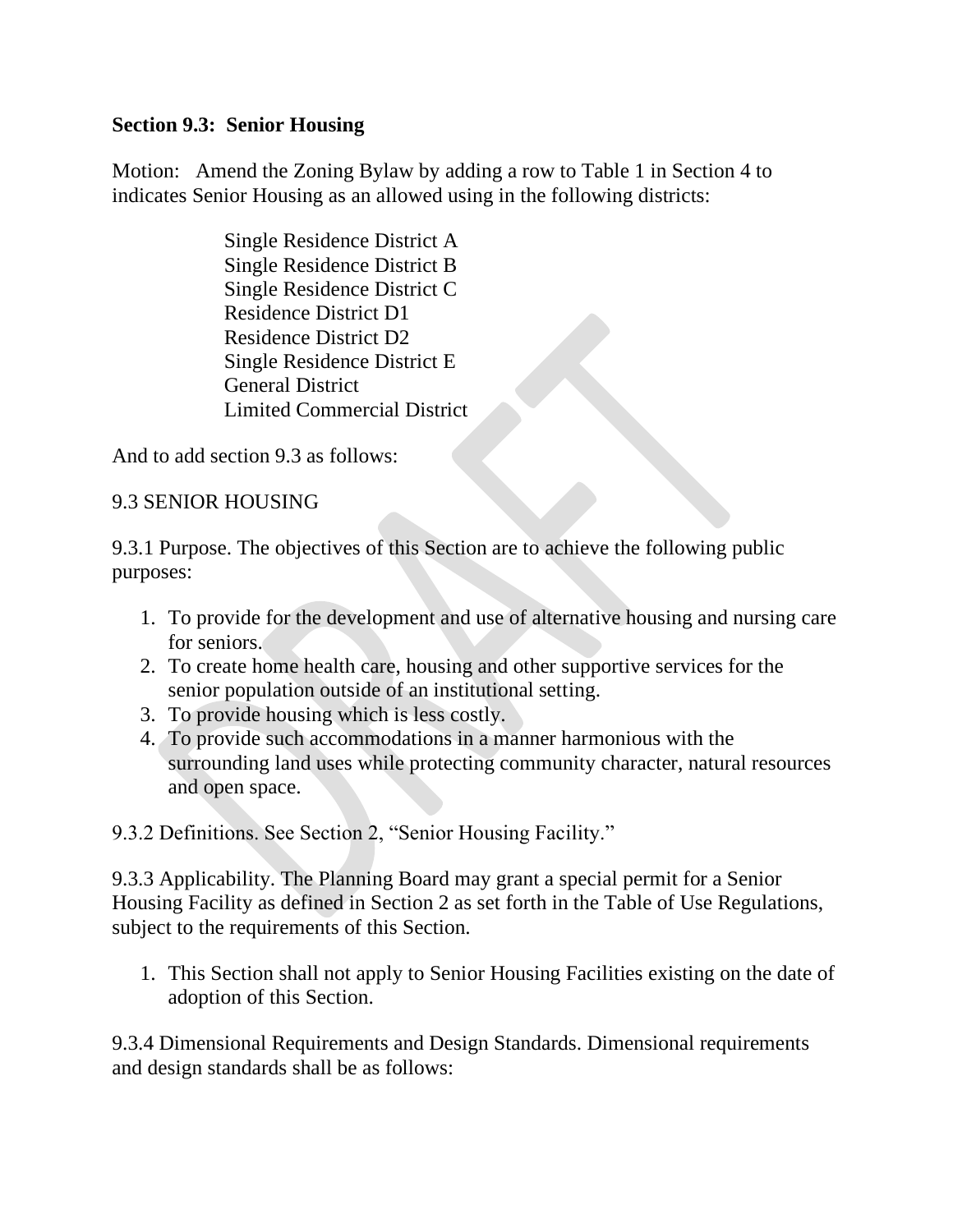- 1. Minimum Lot Size. The minimum lot size (square feet) shall be that required in the district.
- 2. Building Height. Any addition or new construction shall not exceed 35 feet in height in a Residence District or 45 feet in height in a General or Limited Commercial District. By separate special permit, the Planning Board may allow building height greater than that set forth above. This shall not preclude the reuse and renovation of existing structures which may exceed this height limit.
- 3. Building Coverage. The maximum building coverage, including accessory buildings, shall conform to the requirements for new construction or expansion of existing structures in that district.
- 4. Building Setbacks. Buildings shall have the setbacks required in the district.
- 5. Setback from Residential Dwellings. All buildings associated with the Senior Housing Facility shall be no closer than 50 feet from existing residential dwellings; however, with respect to accessory structures not greater than 300 square feet, the Planning Board, in its discretion, may reduce said setback by an amount up to but not greater than 30 feet if it determines that said structure will not adversely impact the use and enjoyment of the existing residential dwelling.
- 6. Minimum Lot Frontage. The minimum lot frontage shall conform to the requirements of the district where such use is located.
- 7. Design Standards. In addition to the listed requirements, Senior Housing shall:
	- a. limited to no more than two (2) bedrooms per living unit.
	- b. at least one bedroom and bathroom shall be located on the same floor as the kitchen and living/family room.
	- c. maximum area shall be 1200 sf for a 2 bedroom unit; 900 sf for a one bedroom unit; and 600 sf for a studio unit.
- 8. Town Services. Where available, facilities shall be serviced by public water and sewer of sufficient capacity to serve the project. Any extension and/or replacement of sewer and/or water lines necessary to provide sufficient capacity shall be the responsibility of the applicant.
- 9. Transportation Services. The operator of the facility shall be encouraged to provide or arrange for transportation to town services and facilities.
- 10.Common Open Space: In the Residence Districts, there shall be an area of common open space equal to at least 20% of the lot area. The common open space shall be retained in perpetuity for conservation or passive recreation use. No more than 25% of the minimum required open space shall be situated within wetlands. The Planning Board, in its discretion, may reduce this requirement.
- 11.Parking. The minimum number of parking spaces shall be determined by Special Permit.